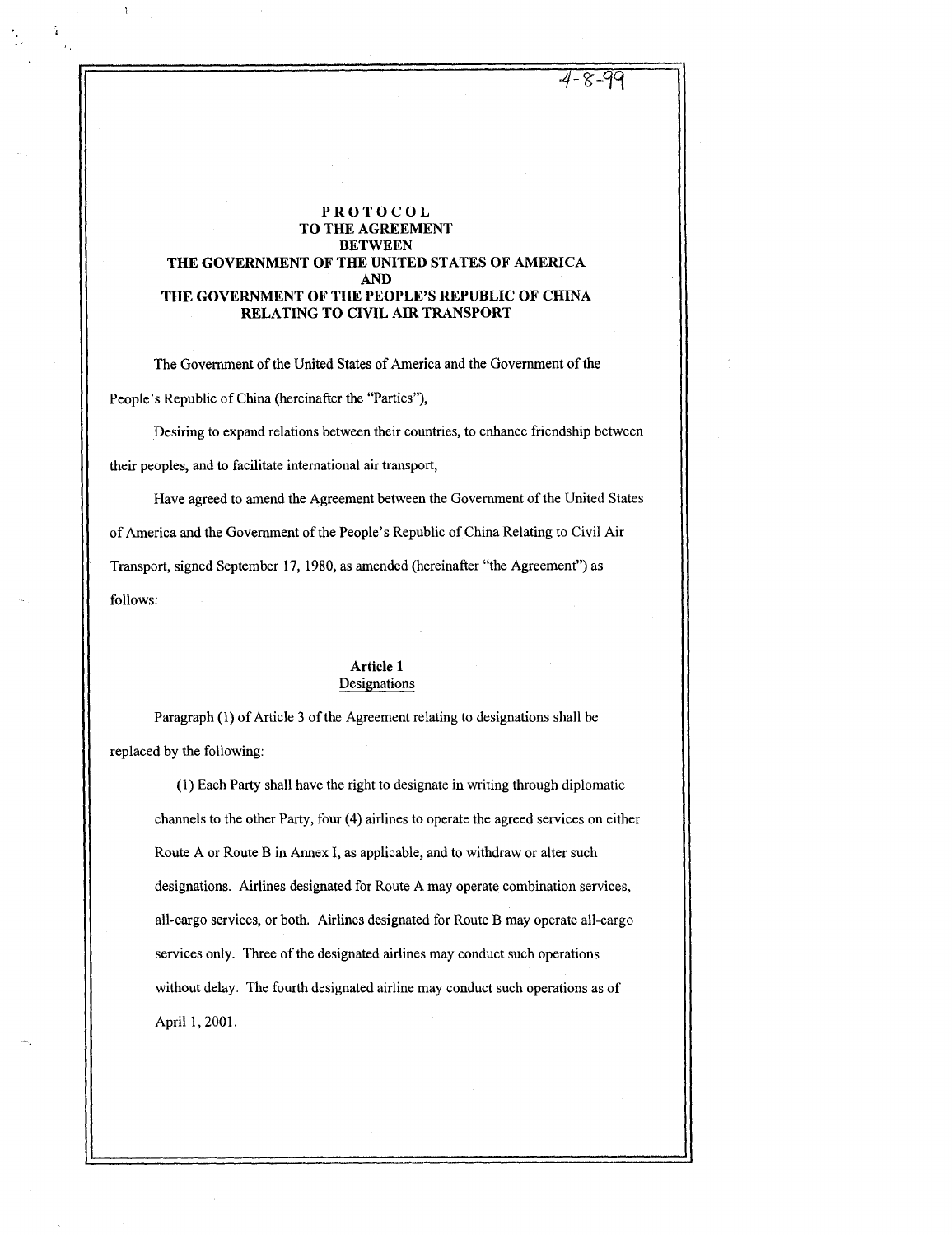## Article 2 Code Sharing

Subparagraph (2) of paragraph 5 of Article 11 of the Agreement relating to code sharing shall be replaced by the following :

(2) In addition to the rights available to the designated airlines of both Parties pursuant to subparagraph (1) above, U .S . and Chinese airlines shall be entitled to engage in code sharing operations as follows :

- (a) Any designated Chinese airlines may code share with any U .S . airlines between the points in the United States provided for in Annex I, section II, subsection A and:
	- (i) from October 27, 1998 to March 31, 2000: 10 additional points;
	- (ii) from April 1, 2000 to March 31, 2001: 15 additional points;
	- (iii) from April 1, 2001 to March 31, 2002: 25 additional points; and
	- (iv) from April 1, 2002: 30 additional points

in the United States to be selected by the Government of the People's Republic of China, and also may code share between the points in the United States provided for in Annex I, section II, subsection A .

(b) Any designated Chinese airlines may code share with any U .S . airlines between the following points in the United States: Detroit, New York, Chicago, San Francisco, Los Angeles, Honolulu, Seattle, Anchorage, Fairbanks, Atlanta, Portland, and any other points in the United States selected under Route A in Annex I, section II, and the following points in China: Shanghai, Guangzhou, Beijing, and two additional points in China selected for Route A in Annex I, section I.

2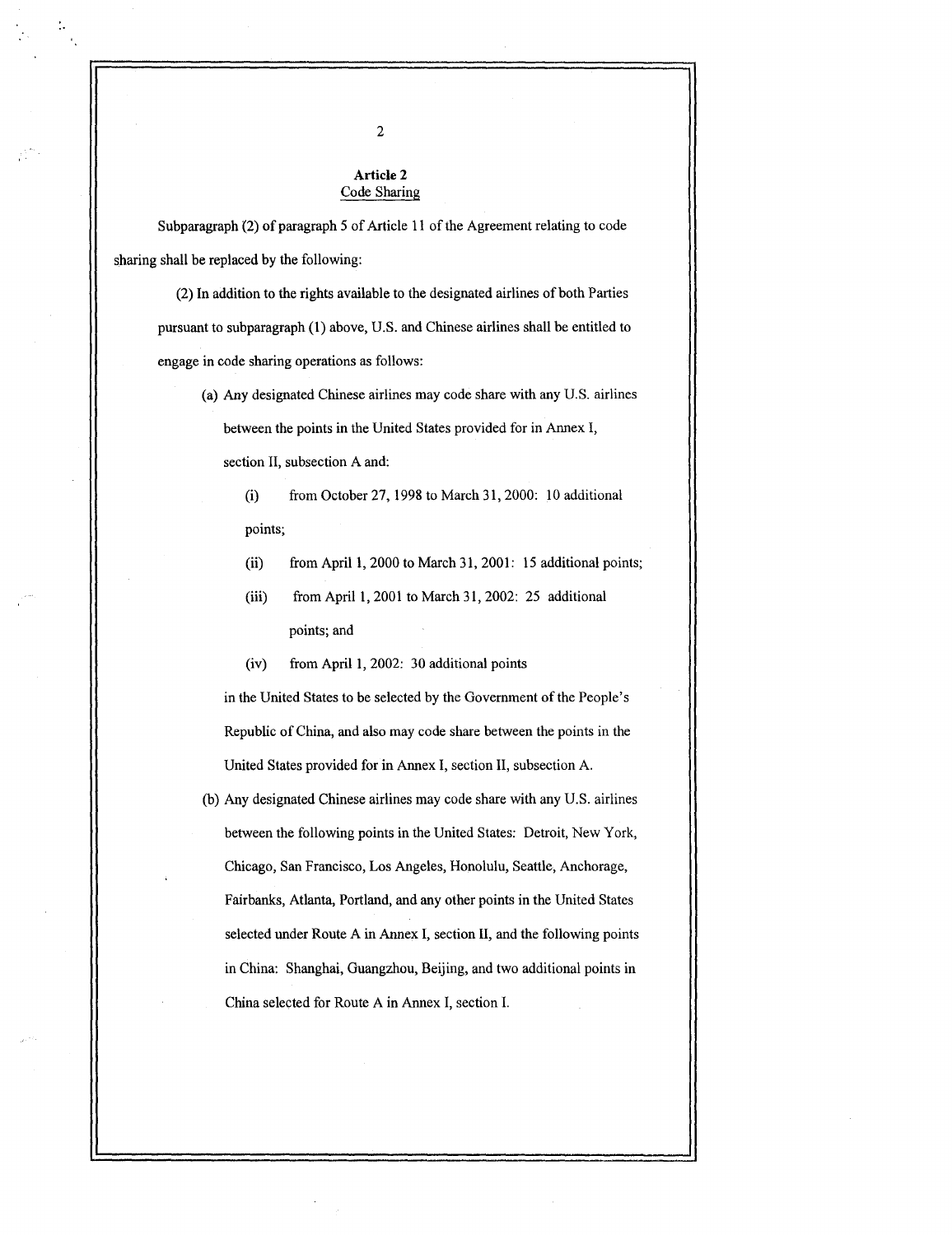(c) Any designated Chinese airlines may code share with any U .S . airlines between the points in China provided for in Annex I, section I, subsection A and:

- (i) from April 1, 2000 to March 31, 2001: 6 additional points;
- (ii) from April 1, 2001 to March 31, 2002: 15 additional points; and
- (iii) from April 1, 2002: 20 additional points

in China to be selected by the Government of the United States of America, and also may code share between the points in China provided for in Annex I, section I, subsection A.

## Article 3 Route Rights

Annex I of the Agreement relating to route rights shall be amended as follows : A. Section 1 (First Route), section II (Second Route) and section III (All-Cargo Route) shall be replaced by the following section I (Routes for the United States of America) and section II (Routes for the People's Republic of China): 3<br>
(c) Any designated Chinese airlines may code share with<br>
between the points in China provided for in Amex I<br>
subsection A and:<br>
(i) from April 1, 2000 to March 31, 2001: 6<br>
(ii) from April 1, 2001 to March 31, 2002: 1<br>

## I .

A. Route A: Any airlines designated by the Government of the United States of America for Route A shall be entitled to operate combination and all-cargo services with full traffic rights on the following route, in both directions:

From any point or points in the United States, via Tokyo or another point in Japan, to Shanghai, Guangzhou, Beijing, and two additional points in China to be selected by the Government of the United States of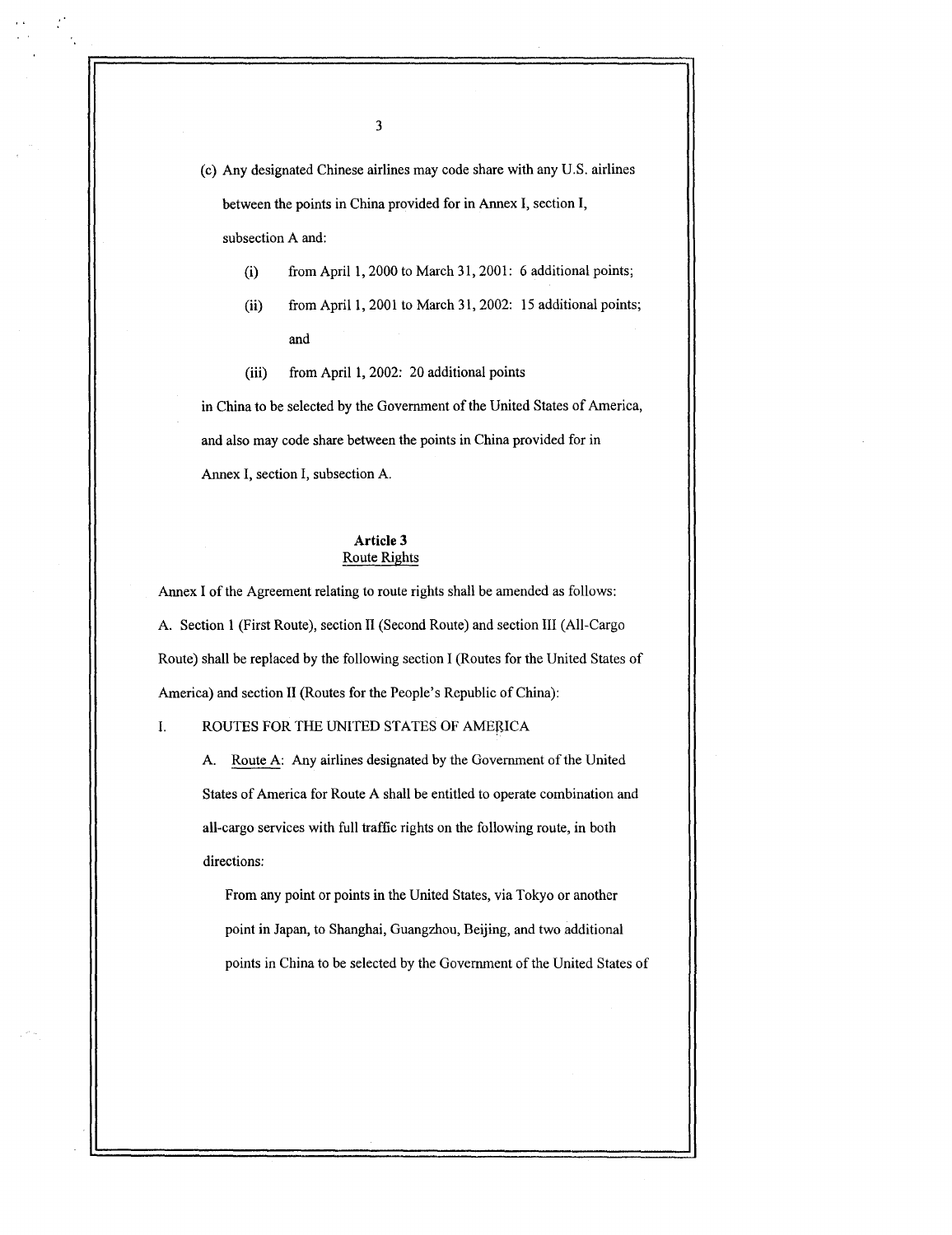America from among Chinese airports open to scheduled international operations.

B. Route B: Any airlines designated by the Government of the United States of America for Route B shall be entitled to operate all-cargo services with full traffic rights on the following route, in both directions:

From any point or points in the United States of America, via any intermediate points to any point or points in the People's Republic of China open to scheduled international operations, and beyond to any points outside the People's Republic of China.

#### II. ROUTES FOR THE PEOPLE'S REPUBLIC OF CHINA

A. Route A: Any airlines designated by the Government of the People's Republic of China for Route A shall be entitled to operate combination and all-cargo services with full traffic rights on the following route, in both directions:

From any point or points in the People's Republic of China, via Tokyo or another point in Japan, to Anchorage, Chicago, Fairbanks, Honolulu, Los Angeles, New York, San Francisco, Seattle, Atlanta, Portland and two additional points in the United States to be selected by the Government of the People's Republic of China from among U.S. airports open to scheduled international operations. Anchorage, Fairbanks and/or a point in Japan other than Tokyo and Osaka may be used as technical stops in both directions on this route.

B. Route B: Any airlines designated by the Government of the People's Republic of China for Route B shall be entitled to operate all-cargo services with full traffic rights on the following route, in both directions:

4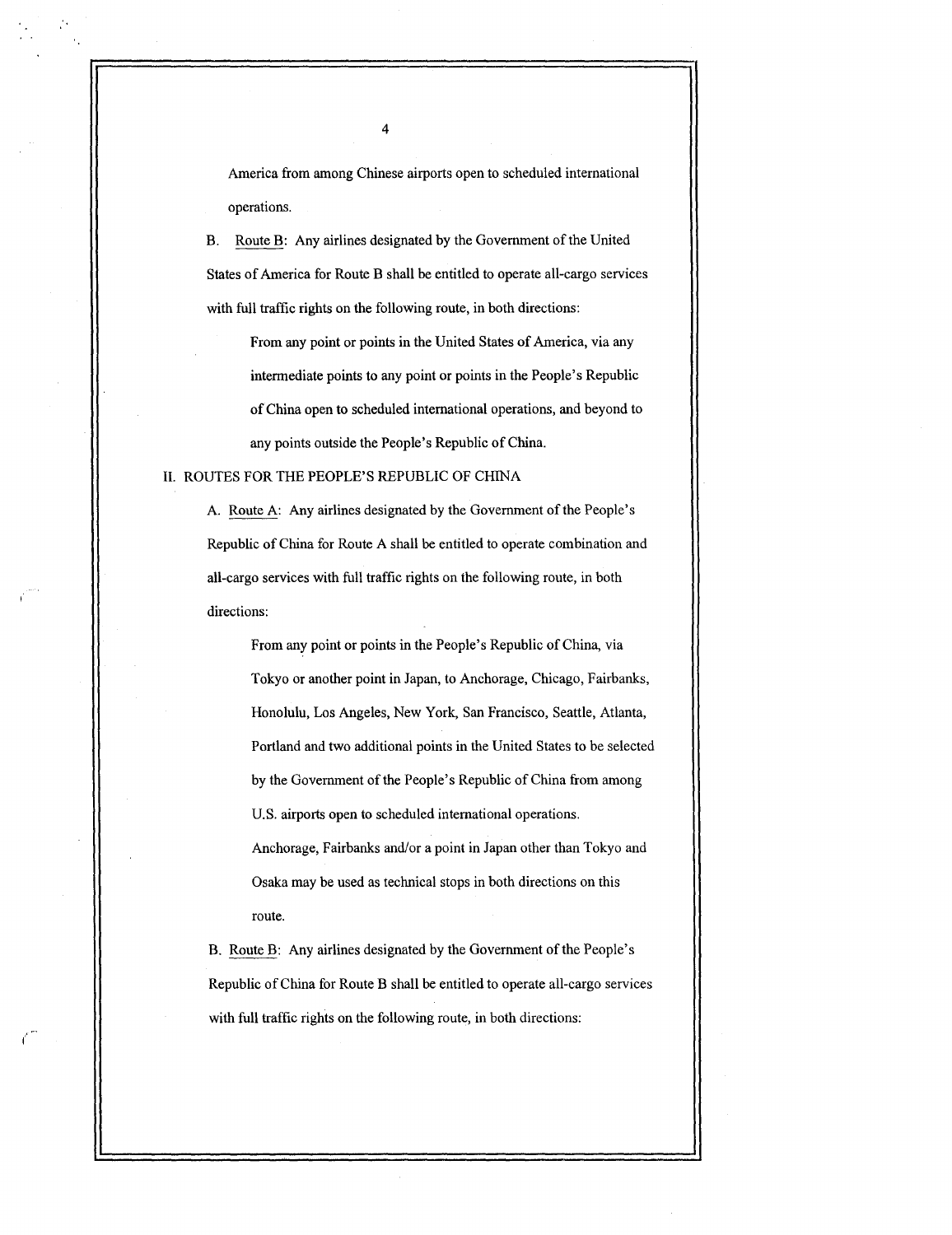From any point or points in the People's Republic of China, via any intermediate points to any point or points in the United States of America open to scheduled international operations, and beyond to any points outside the United States of America .

B. Section IV (Extra Sections) shall be renumbered as section III .

 $\ddot{\phantom{a}}$ 

C. Section V (Traffic Rights in Japan/Stopover Rights in the United States) shall be renumbered as section IV.

D. Note 4, at the end of Annex I, shall be replaced by the following:

The People's Republic of China may add a total of two intermediate or beyond points of its own choosing to its routes. These two points may be served with full traffic rights.

## Article 4 Capacity Arrangements

Annex V of the Agreement relating to capacity and carriage of traffic shall be amended as follows:

A. Section (1) shall be replaced by a revised section (1) as follows :

(1) Notwithstanding any other provisions of the Agreement, designated airlines of each Party shall be entitled to operate the following number of weekly frequencies, which each Party may allocate to its designated airlines as it wishes:

- (a) from April 1, 1999 to March 31, 2000: 35 frequencies;
- (b) from April 1, 2000 to March 31, 2001: 44 frequencies;

(c) from April 1, 2001: 54 frequencies,

subject to the limitation, applicable only to combination services, that no more than 39 frequencies may be operated with fifth freedom rights between Japan and China.

5